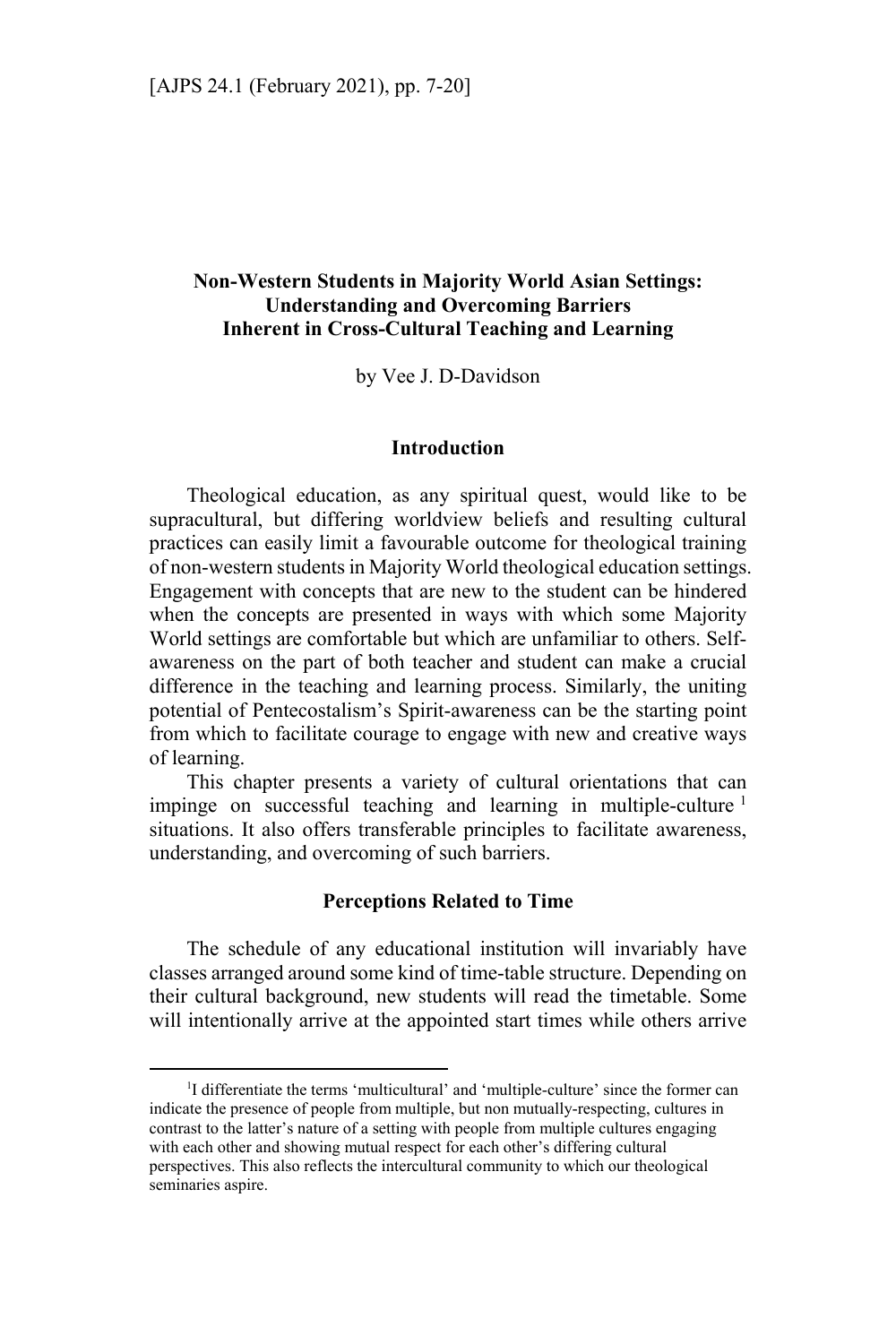at the classes in a manner coherent with their cultural norms. This may vary wildly from culture to culture, to the dismay of other students and even the teachers.<sup>2</sup>

Hall<sup>3</sup> introduced the terms polychronic and monochronic time. Monochronism, a single-focus approach to time, views time as a linear progression of increments. Our monochronist students make definite plans so as to measure out how they intend to use those increments of time. They experience discomfort if interruptions prevent them from using time in the way they had planned. In contrast, polychronism takes a multiple perspective approach to time and our polychronist students are more concerned with time as the means by which multiple aspects of life, engagement with the world, and involvement in relationships all play out together.

What to the monochronist is an interruption and potential waste of time becomes for the polychronist just another aspect of life with no negative associations. For polychronists, time is not a series of linear increments to be guarded for best use but rather a collection of limitless opportunities to play one's part in the world regardless of how and when the way opens up.

The act of planning is different within these perceptions of time. Polychronic people plan on a macrolevel in line with seasonal needs such as planting and harvesting, with great flexibility in planning for other events. By contrast, monochronic people plan at microlevel and will intentionally include the minutiae of events on specific dates, at specific times, with far less flexibility.<sup>4</sup> Our polychromic students may appear to be unreliable or even lazy to monochronists but they are living life according to the worldview with which they grew up.

Acknowledging that some cultures place more emphasis on careful expenditure of time whilst others emphasise quality of events, Lingenfelter and Mayers advise that neither approach is more godly. We need to acknowledge that God's approach to time is quite different from any of ours; no culture fully understands God's approach in terms of priorities or emphasis.<sup>5</sup>

<sup>2</sup> The material in this section is largely taken from Vee J.D-Davidson, *Empowering Transformation: Transferable Principles for Intercultural Planting of Spiritually-Healthy Churches* (Oxford: Regnum International, 2018), 34-36. ISBN 9781912343713. Used by permission as are all further excerpts.

Edward T. Hall. *The Silent Language* (New York: Doubleday, 1973), 153. 4

A. S. Moreau, E. H. Campbell, and S. Greener, *Effective Intercultural Communication: A Christian Perspective* (Grand Rapids, MI: Baker Academic, 2014), 148-49.

<sup>5</sup> Sherwood G. Lingenfelter and Marvin K. Mayers, *Ministering Cross-Culturally: An Incarnational Model for Personal Relationships 2nd ed.* (Grand Rapids: Baker Academic, 2003) 49-50.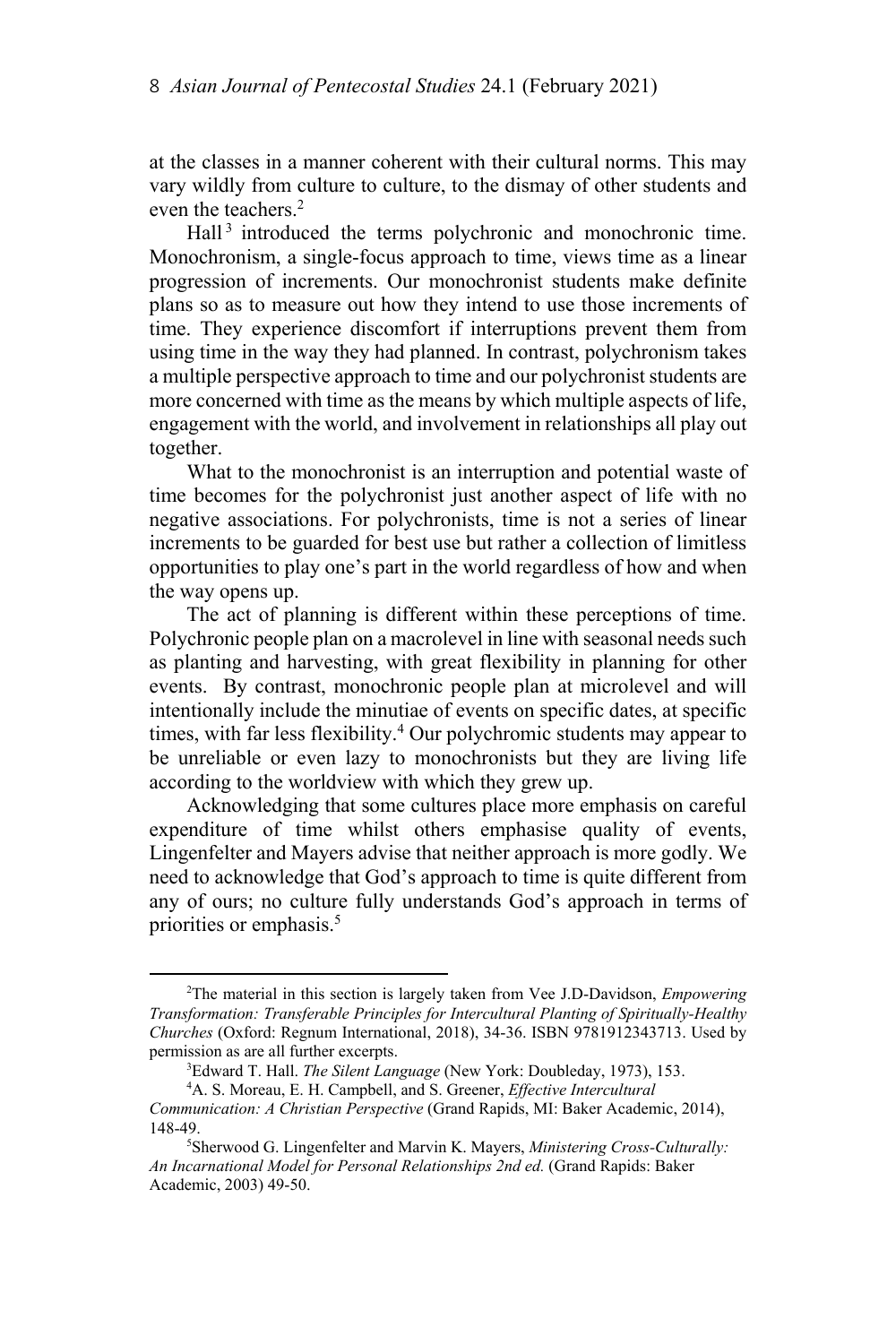Therefore, I would like to suggest that with God, the outworking of time and unfolding of activities harmonise perfectly. It is our responsibility as Pentecostal teachers and students to adapt appropriately and walk sensitively in step with the leading/leadership of his Holy Spirit.

We should also note that the extremes of the time versus eventorientation poles are best seen as the ends of a spectrum. Teachers and students of different cultures sit at different points on the spectrum. For instance, whereas both Filipino and Indonesian cultures are more event than time-oriented, they will differ in degree of orientation in relation to each other. Similarly, with Japanese culture being more time-oriented than Hong Kong culture, Japanese students are frustrated by their Hong Kong classmates that show even mildly less attention to punctuality. A class professor coming from a relatively higher level of time-orientation can also be frustrated by non-time-oriented tardy students. To resolve potential conflict and distress we can encourage new students (and, indeed, visiting faculty) to be aware of their own cultural preferences but to also engage with school timetabling in a way that will best facilitate God's purposes through the school community culture in relation to classes, chapel ministry and other school events.

We should be aware, as Pentecostals aiming to witness to the love and life-changing potential of Jesus, that Jesus was event-oriented in his personal life and ministry. This comes from the Jewish culture he was incarnated into. Yet his mission was also time-oriented, as appropriate for the fulfillment of God's plans. He did as, what, and when the Father told him.

For dealing with the difficulties resulting from orientationpreference difference,<sup>6</sup> an appropriate means of motivation at a sufficient level for non-time-oriented students will help them to meet time demands. These students can be reminded of and motivated by their desire to succeed in studies without 'stealing' classmates' time, so that they follow time demands, such as refraining from tardiness on arrival for class as well as submitting course assignments on time. It can be helpful to have non-time-oriented students bear in mind that God (or even their school community) could have other equally important events for them to be involved in that day as well as their current engagement.

Time-oriented students can be motivated to participate in events by considering who they can meet and what God bring about at the event. Encourage them to talk and think more deeply about the benefits of attending the event (and while attending) to stay present, keeping their minds away from other ways they might use the time!

<sup>6</sup> This section cites D-Davidson, 64. Earlier parts of the following section cite D-Davidson, 49-50.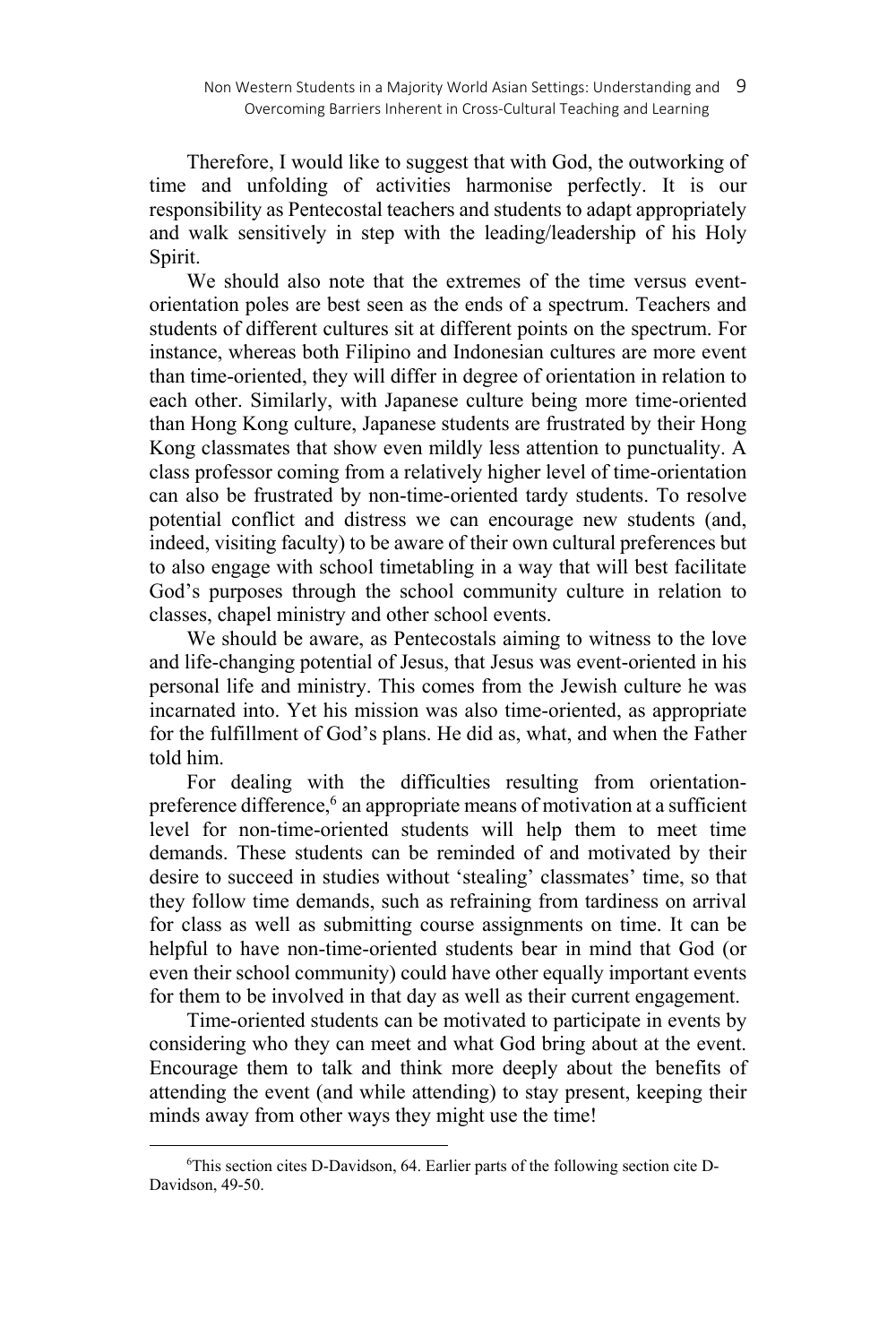# **Communication: High-Context and Low-Context Cultural Interactions**

Our students have now arrived at class. Class is underway but we must be aware how members of different cultures receive, understand, engage with, and respond to what is presented. Their reception of what the professor presents will vary from culture to culture and individual to individual. Appropriate presentation of information with students' cultural expectations in mind can make the important difference between confusion and understanding. Moreau et al. describe how

a low-context communication is one in which the meaning of what is being communicated lies in the explicit words used in the communication process . . . [so that] in low-context cultures, direct, verbal skills are valued, for the ability to give detailed, exacting information. By contrast, in high-context cultures, indirect, non-verbal skills are valued. . . . [NB] Even within a single culture, some people will be higher-context communicators than the average person in that culture and some will be lowercontext communicators.7

Essentially, at stake are shared assumptions about how communications are understood in any particular culture. Unlike lowcontext communication cultures, high- or higher-context cultures will assume a common understanding beyond actual words used. They will expect a more comprehensive understanding of the range of facets related to behaviour. For instance, affirmative responses and resulting behaviour from students in our seminary who are low-context communicators from a low-level context culture will reflect that. Among students who are high-context communicators from a high-context culture, there is far less guarantee that their resulting behaviour will also reflect a previously-given affirmative response. In this case, we need to pay attention not so much to the actual meaning of the words that they used in the response but what the words they used might be expected to indicate in the wider picture of their cultural behaviours and beliefs.

Professors coming from high-context communication cultures in Asia may give assignment instructions that seem vague and imprecise to students from lower-context communication settings (such as Europe or North America). However, professors from low-context communication backgrounds may be frustrated when high-context communication

 $\overline{a}$ 

<sup>7</sup> Moreau et al., 129-31.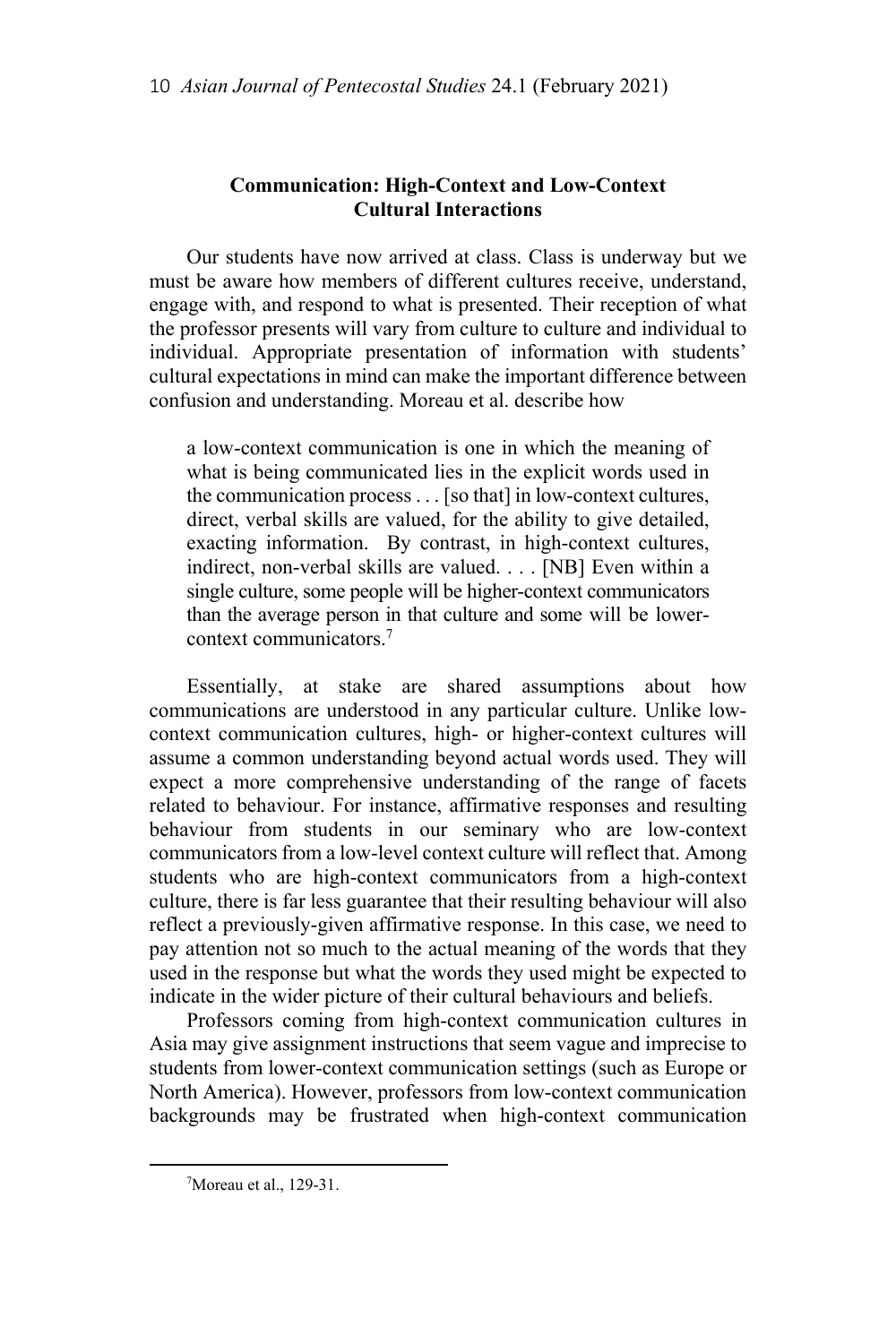students do not appear to pay attention to the carefully listed details of course requirements.

We need to recognize that in relation to each other on a low-context communication to high-context communication spectrum, differences in degree of orientation also cause misunderstanding in communication, regardless of culture. Meyer<sup>8</sup> suggests that the greatest potential for misunderstanding is not through communications between low- and high-context communicators but between high-context communicators who come from different high-context communication cultures. She suggests that each culture will have their own specific cultural clues and behavioural practices associated with ways of interacting beyond spoken words. The two parties will likely depend on their own culture-specific understanding of unspoken behavioural clues and misunderstand communications by the other party. Meyer further suggests that in multiple-culture settings, a low-context approach to communication and advising all members of the setting that this is the case, is the best way to reduce misunderstandings.<sup>9</sup> As teachers who engage with students or faculty from multiple different cultural backgrounds, we must be aware of both our own cultural preferences in communication as well as those of our students and colleagues.

## **Teaching Method: Principles First or Application First?**

In addition to paying attention to context in communication, teachers also need to be aware of their presentation. Teaching and learning preferences for the presentation of material differ from culture to culture. In some cultures, students are accustomed to being given principles, followed by the application of the principles. Other cultures focus on application before dealing with underlying principles. Storytelling cultures will first tell a story containing principles to be taught and then bring out important principles from the story. This contrasts with teaching styles that present principles, followed by illustrations or means of applying the principles.

Giving the story or application first follows an inductive approach to learning whilst beginning with principles takes more of a deductive approach. Teachers can best help their students into understanding when they are aware of which approach is more likely to appeal to the students. With a multiple-culture class, it will be all the more important for the teacher to recognise that different students might be more accustomed to

<sup>8</sup> Erin Meyer, *The Culture Map: Breaking Through the Invisible Boundaries of Global Business (Philadelphia: Perseus Books, 2014), 55.* 

 $b$ idl $\frac{9}{2}$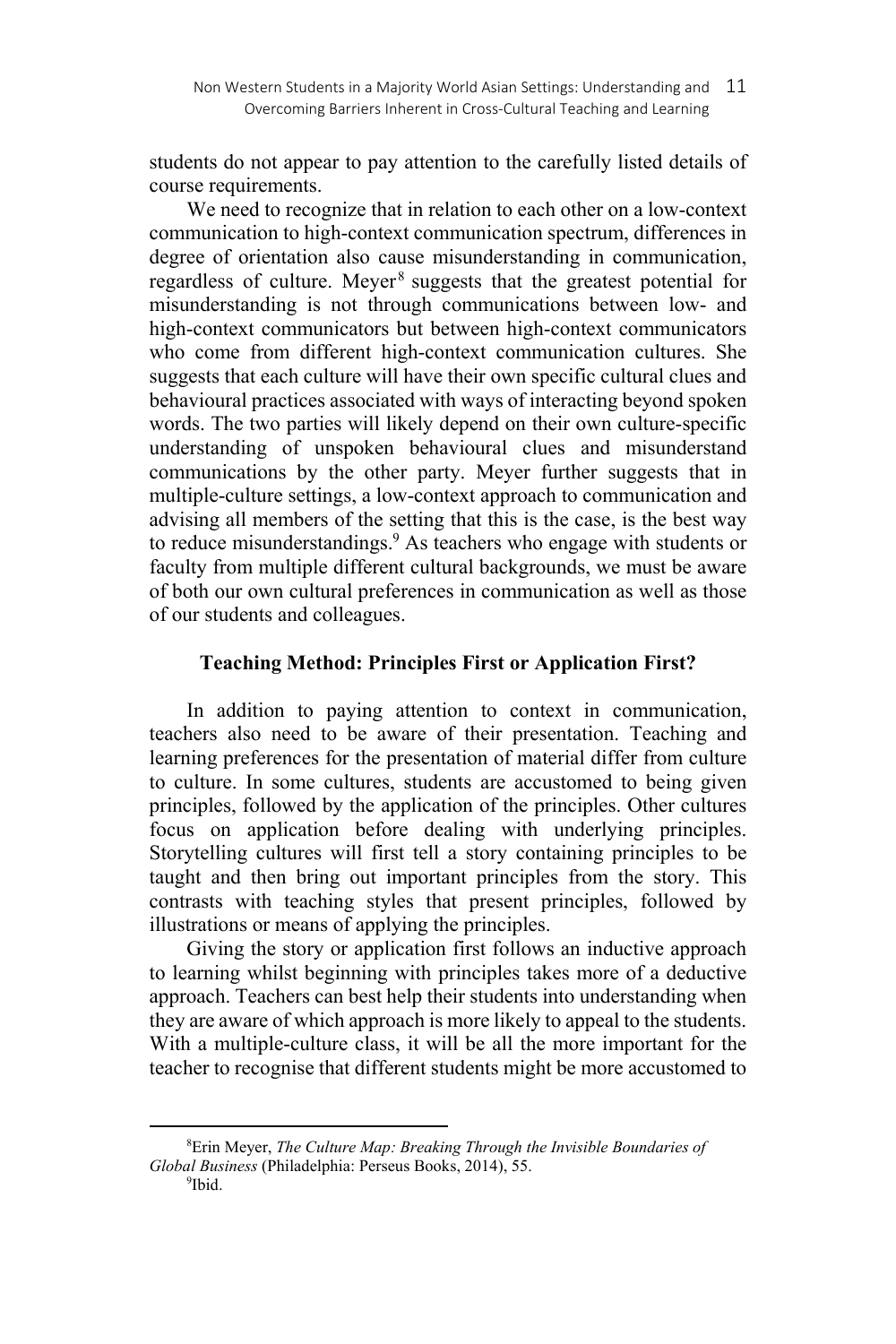one approach than the other. They should vary the delivery of material using diverse approaches.

Students who will become pastors and teachers in storytelling<sup>10</sup> settings should also be advised:

Despite much of the Bible being in narrative form, believers will still need to be exposed to scripture beyond the storytelling scriptures, and leaders taught to understand and preach scriptures from all the Bible genres, including New Testament didactic forms (influenced as they are by the Greek empire's philosophical and logic-based linear flow of thought), poetry, wisdom literature, and prophetic texts if they are to minister and reproduce Bible literacy and familiarity in a way that will be sustainable in the long term.<sup>11</sup>

While becoming familiar with our students and aware of their teaching and learning backgrounds, teachers must take responsibility for clear communication. Lingenfelter and Lingenfelter encourage that "the teacher, who has the authority to define the classroom experience, must take responsibility for creating a context that bridges cultural differences  $\ldots$  [and] create[s] a learning context that is familiar to students yet stretches them beyond their previous experiences."<sup>12</sup>

## **Differing Perceptions Related to Thinking Processes and Engagement with Concepts**

Lingenfelter and Mayers describe how dichotomistic thinkers tend to consider issues in black and white terms. They "reduce each option or aspect as right or wrong, or, good or bad."<sup>13</sup> In contrast, holist thinkers factor multiple variables into their judgements and are more comfortable with 'gray' areas.

Like the monochronic versus polychronic orientations, personality as well as culture factors into the preferred orientation and degree of orientation of individual students.<sup>14</sup> Similarly, adult maturity and development of spiritual maturity can also affect choices. Regarding the

<sup>10</sup>See for instance Tom A. Steffen, *Passing the Baton: Church Planting that Empowers 2nd ed*. (La Habra, CA: Center for Organizational and Ministry Development, 1999), 59.<br><sup>11</sup>D-Davidson, 163.

<sup>12</sup>Judith E. Lingenfelter and Sherwood G. Lingenfelter *Teaching Cross-Culturally: An Incarnational Model for Learning and Teaching* (Grand Rapids, MI: Baker Academic, 2003), 52.<br><sup>13</sup>Lingenfelter and Mayers, 53.

<sup>&</sup>lt;sup>14</sup>The material in this section draws from D-Davidson, 36-37.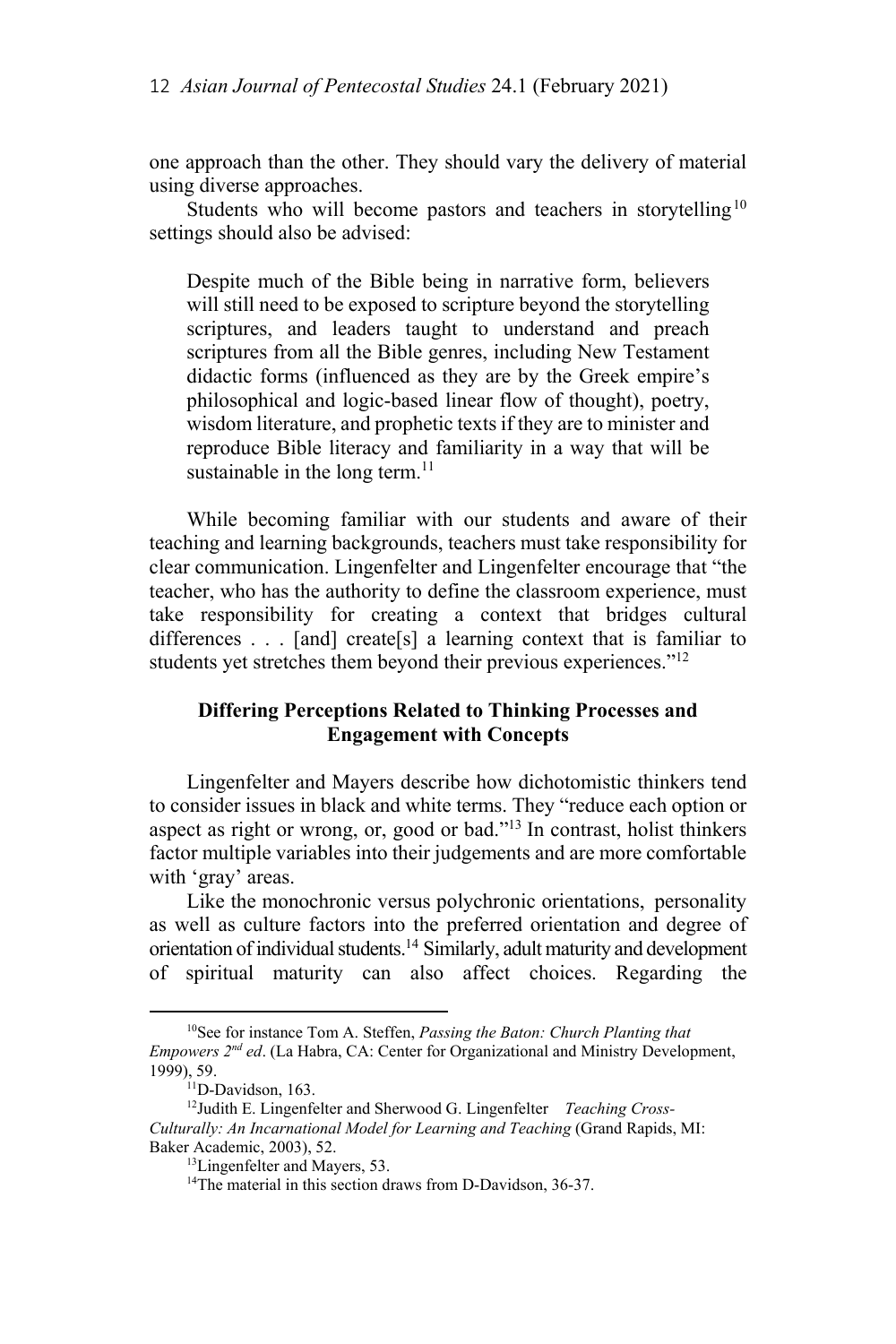monochromic/polychronic orientation, advancing age influences perception. Older students may see new priorities substituted for earlier priorities. For instance, the dichotomist's need to 'always be right' may become less important.

Similarly, with spiritual development<sup>15</sup> and increasing Christ-likeness, one can anticipate 'growing up and growing out of unhealthy dichotomistic judgmentalism or the holists' seeming unwillingness to commit themselves. In addition, committing oneself to a position that pleases God but which does not reflect the expected cultural norm can also be evidence of growth in spiritual maturity in the journey of life.<sup>16</sup>

Teachers must help our students become aware, not only of their own culture's big-picture cultural preferences and their individual personal preferences, but also those of their classmates. This can increase the level of intercultural competence and mutual love and respect within the seminary setting.

In handling differences, $17$  be aware that dichotomists tend to perceive issues in black and white (as already mentioned), and may judge their opposites as lacking principles and being inconsistent. On the other hand, holists tend to see issues in terms of gray with no completely right or wrong response. They may view their opposites as legalistic and callous. Faculty can urge students to beware of judging others on the basis of their own perceptions. In getting to know a person, students can form an opinion with graciousness and mindful love. Equally, "left brain analyticism and right brain creativity were designed to function together."18 As members of the body of Christ, whether we are teachers communicating with students or facilitators working with learners, we must seek to foster mutual learning for fruitful life and ministry beyond the classroom.

Teachers, consciously or subconsciously, reflect their orientation preference through the way they try to present information and new ideas in class. Younger students infrequently receive what is taught without questioning the content. Adult students, with more information, experience, and broader perceptions of life and possibilities, might also be accustomed to questioning what is presented. These adult students may desire to question what is presented in terms of black/white issues in order to investigate alternative 'gray area' possibilities, or vice versa.

15See J.W. Fowler, *Becoming Adult, Becoming Christian: Adult Development and Christian Faith* (San Francisco: Jossey-Bass, 2000), and F. Oser and P. Gmünder, *Religious Judgment: A Developmental Approach* (Birmingham, AL: Religious Education

 $\overline{a}$ 

<sup>&</sup>lt;sup>16</sup>See S. R. Misar, *Journey to Authenticity: Discovering Your Spiritual Identity through the Seasons of Life* (Cape Coral, FL: Master Press, 2010).<br><sup>17</sup>This section draws from D-Davidson, 64-65.

<sup>18</sup>Lingenfelter and Mayers, 56.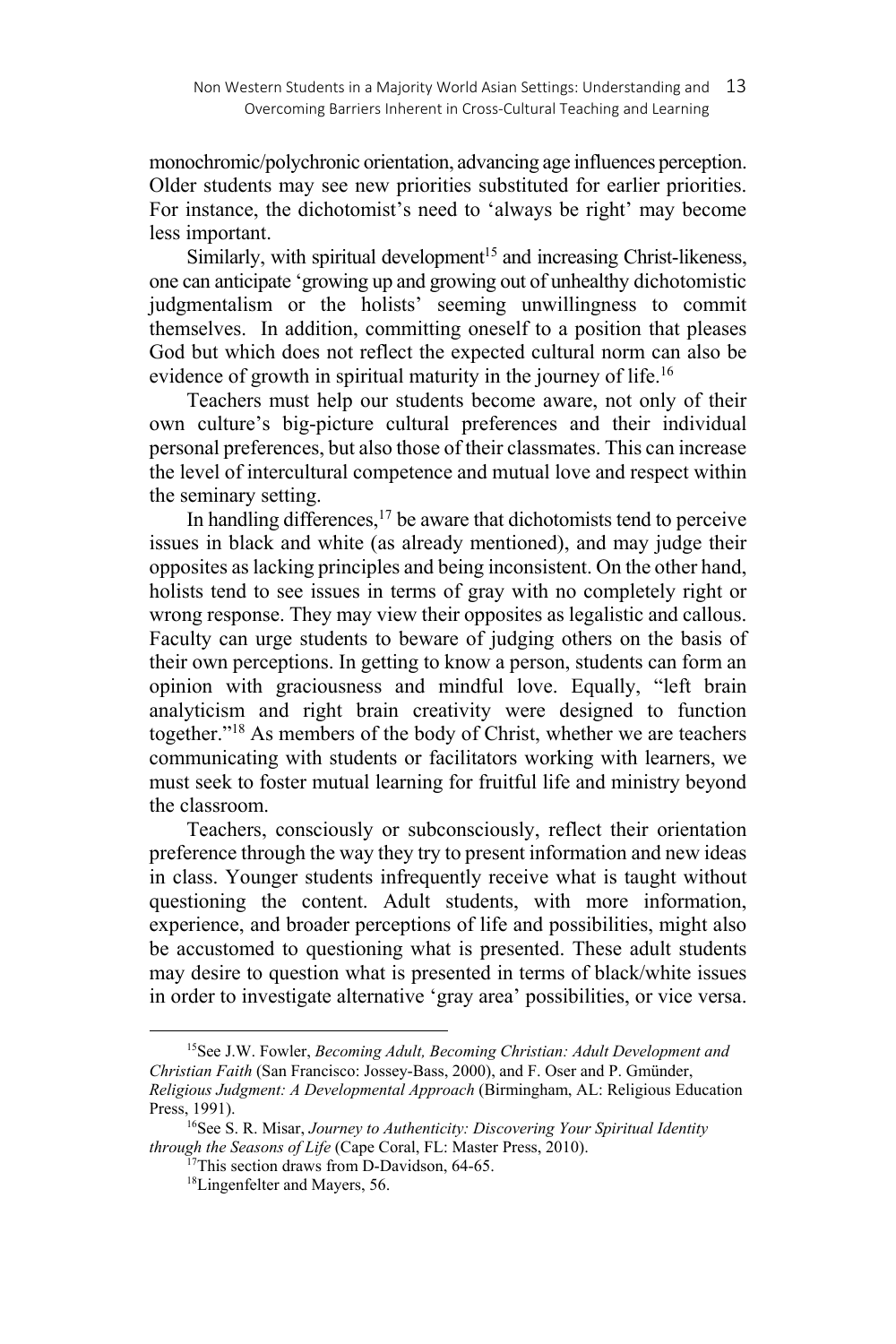This can be reflected in their cultural perceptions of what is appropriate power distance, a concept to which we turn next.

#### **Power Distance and Role and Status in Relation to Social Power**

Social power is present in all levels of society from the family unit upwards. "In every society or communal grouping there are liable to be some members who are richer and are able to take advantage of opportunities that are not available to those who are poorer. The power that access to such advantage brings is also a means of control."19

Hofstede introduces this important facet of a society's rules of social engagement and interaction as 'power distance'. He defines it as "the extent to which the less powerful members of institutions and organizations within a country expect and accept that power is distributed unequally."20 Large, or high, power distance cultures expect members of society to respect the hierarchical structure of society by showing the expected level of respect for those with higher levels of authority. Titles make clear where authority lies and what kind of behaviour is expected towards such title-holders. In high power distance settings, the teaching and learning model will see a preference for lectures since personal interaction between teachers and students is neither expected nor encouraged.<sup>21</sup> Not surprisingly, the extremes of high power distance cultures include those with a background that acknowledges the strict hierarchy of Confucianism, such as China, Korea, and Japan.

In contrast, low or small power distance cultures, typically western cultures, reflect values that prefer equality and mutual respect regardless of a person's title and position in society. Teaching and learning models in these cultures welcome interaction and discussion in classes. Students may publicly challenge or disagree with the teacher figure,  $22$  but this should always be with a respectful attitude in line with the associated and inculcated worldview beliefs. The teacher may be holding ultimate authority and power but this may not be so obvious to the observer.

Difficulties can occur in multiple-culture class settings when students and/or teachers are unaware of the different cultural expectations related to power distance. Students from high power distance cultures are likely to be uncomfortable in settings where students from low power distance cultures challenge or appear to

<sup>&</sup>lt;sup>19</sup>D-Davidson, 45-46.

<sup>&</sup>lt;sup>20</sup>Geert Hofstede, *Cultures and Organizations: Software of the Mind*, (New York: McGraw Hill, 1991), 46.<br><sup>21</sup>Moreau et al., 166.

<sup>22</sup>Ibid., 167.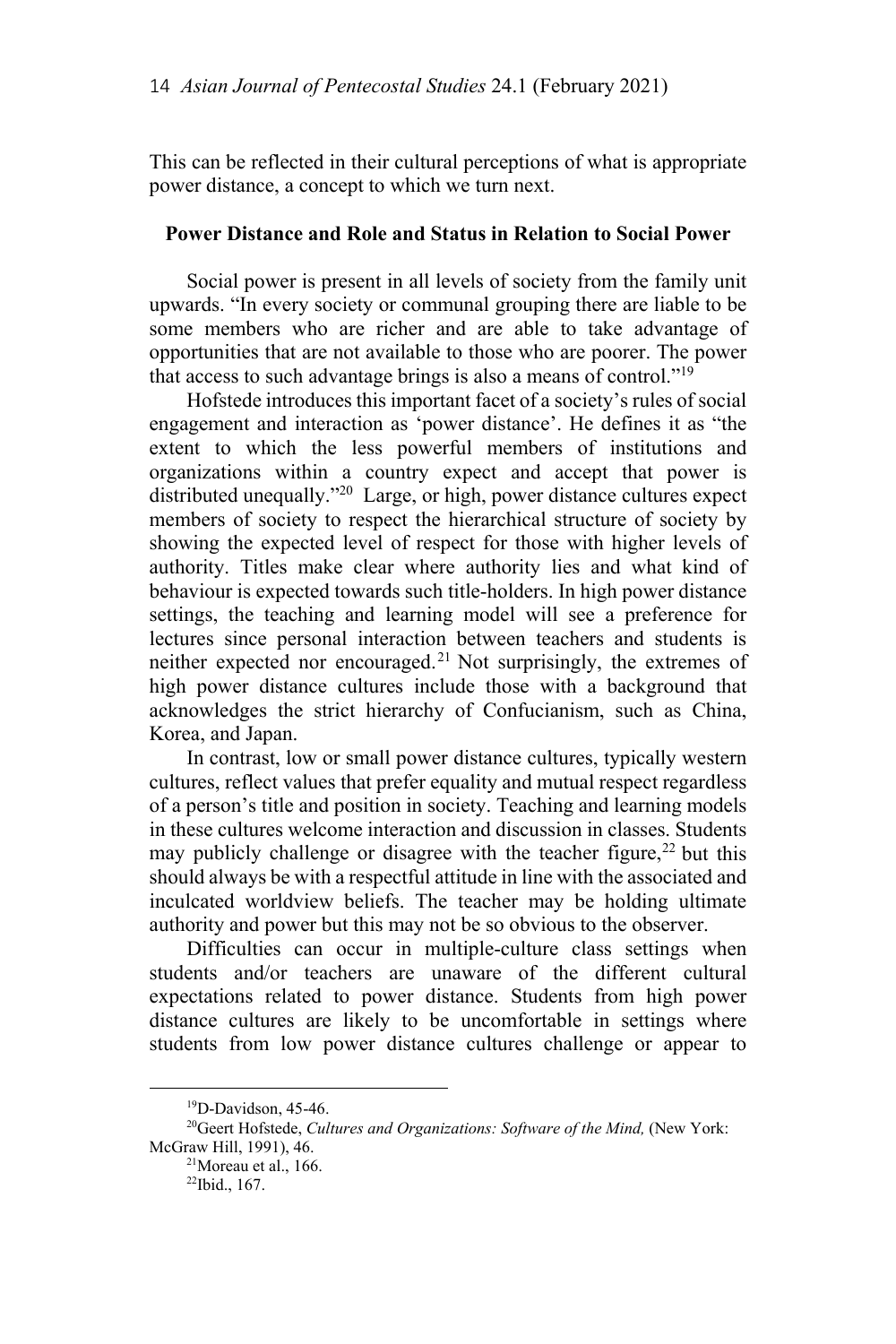disagree with the teacher figure. Similarly, students from a lower power distance culture may find a higher power distance class environment both restrictive and frustrating.

Trying to project one's own cultural power distance preference into the classroom setting will be helpful for students with a similar preference. However, it may act as 'noise'<sup>23</sup> to others and drastically reduce effectiveness in teaching. In addition,

Power distance not only differentiates between those with more power and those with less power, and sets the understood rules for interaction, but it also affects the social distance between members of a society and so also dictates the rules of social interaction. In small power distance settings, casual interaction with superiors is considered the norm . . . [whereas] The greater the power distance of a culture, the less likely are members to interact casually in social settings with those who are considered to be at the opposite end of the power spectrum.<sup>24</sup>

This can have major implications for interaction between our class members from the same high power distance cultural background who are from different levels of society (e.g. one is a high level pastor but another is a church member devoid of status or role). Interacting together in class discussions or at seminary fellowship events may not come easily. Our role as teachers and learning-facilitators in any setting is best served by seeking to heighten dignity amongst ourselves and our students. We recognise, affirm, and model that before God, we are all equal in status and role as his beloved children.

## **Individualism versus Collectivism**

Some students will be accustomed to independence and learning on their own whilst students from other cultures will find greater security through interdependence and working in groups. The difference may be influenced by the degree to which our students have grown up in either individualist or collectivist settings.25

Moreau et al*.* describe how individualism and collectivism are different vehicles for describing the self. In "individualistic countries,

 $^{23}$ See D-Davidson, 47: "Communication theory describes anything that detracts from successful communication as 'noise'." See also David, J. Hesselgrave, *Communicating Christ Cross-Culturally*: *An Introduction to Missionary* 

*Communications*, *2nd Ed. (*Grand Rapids, MI: Zondervan Publishing House, 1991), 52. 24 Ibid.

<sup>&</sup>lt;sup>25</sup>Preference can also be influenced by the degree to which a student has either an extrovert or introvert personality.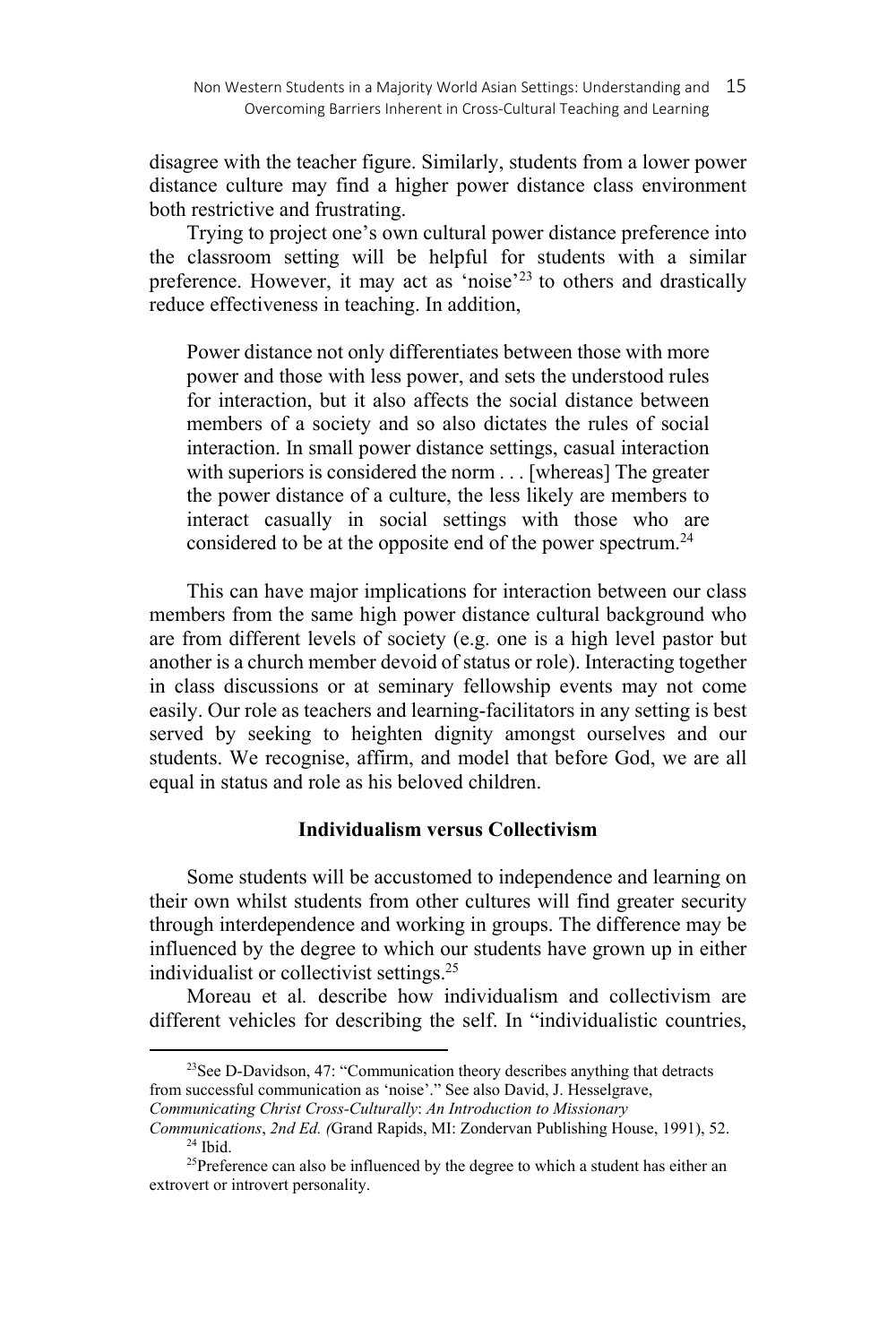there is an interest in 'self-image, self-reliance, self-awareness'. . . while collectivists [are] members of a group and share its goals."26 However, in today's global-village age there are likely to be very few societies that follow the far extremes of either collectivism or individualism. Individuals in any setting have familial links and mutual obligations whether geographically near or far. Conversely, even for people living in the most extreme degree of collectivism, there will be occasions when individuals will make decisions for themselves with little or no need to observe collectivist principles.

On teaching in multicultural contexts, Lingenfelter and Lingenfelter urge teachers in multicultural contexts to ask their students what common communications would work for them as a group. They affirm that "teachers cannot possibly teach to all the potential differences [in a classroom setting] but they can become more culturally sensitive to the diversity of their students. One of the most important things they can do is explain the context of what they are doing and make their teaching techniques explicit."27 For instance, teachers can facilitate new ways of teaching and learning by introducing a mixture of group activities and individual assignments.

From my own multiple-culture class experiences, collectivistbackground students accustomed to lectures are also unused to experiential learning. When introduced to it, along with more individualist-like learning through small group activity, they quickly find their feet. Learning is especially fast when they are made aware of how the personality facets of introversion and extraversion can affect group dynamics. Similarly, students who have grown up with an individualistic learning mentality can discover for themselves through group activity the reality of more and differing perspectives. This gives them a greater pool of knowledge from which to solve problems. They become able to recognise the truth of the body of students being more than the mere sum of its parts, and gain a deeper appreciation of differences. This also helps them value the mutuality and inclusivity of all members of the Body of Christ.

For our students, discovering approaches to teaching and learning different than the style they grew up with can be liberating for learning. It also serves to enlarge their perceptions of the value and importance of intercultural diversity in learning together.

l

<sup>26</sup>Moreau et al., 154-155 with reference to D.W. Klopf, *Intercultural Encounters: The Fundamentals of Intercultural Communication. 5th ed.* (Englewood, CO: Morton, 2001) and G. Fujino, "Towards a Cross-Cultural Identity of Forgiveness," *Evangelical* 

<sup>&</sup>lt;sup>27</sup>Lingenfelter and Lingenfelter, 57.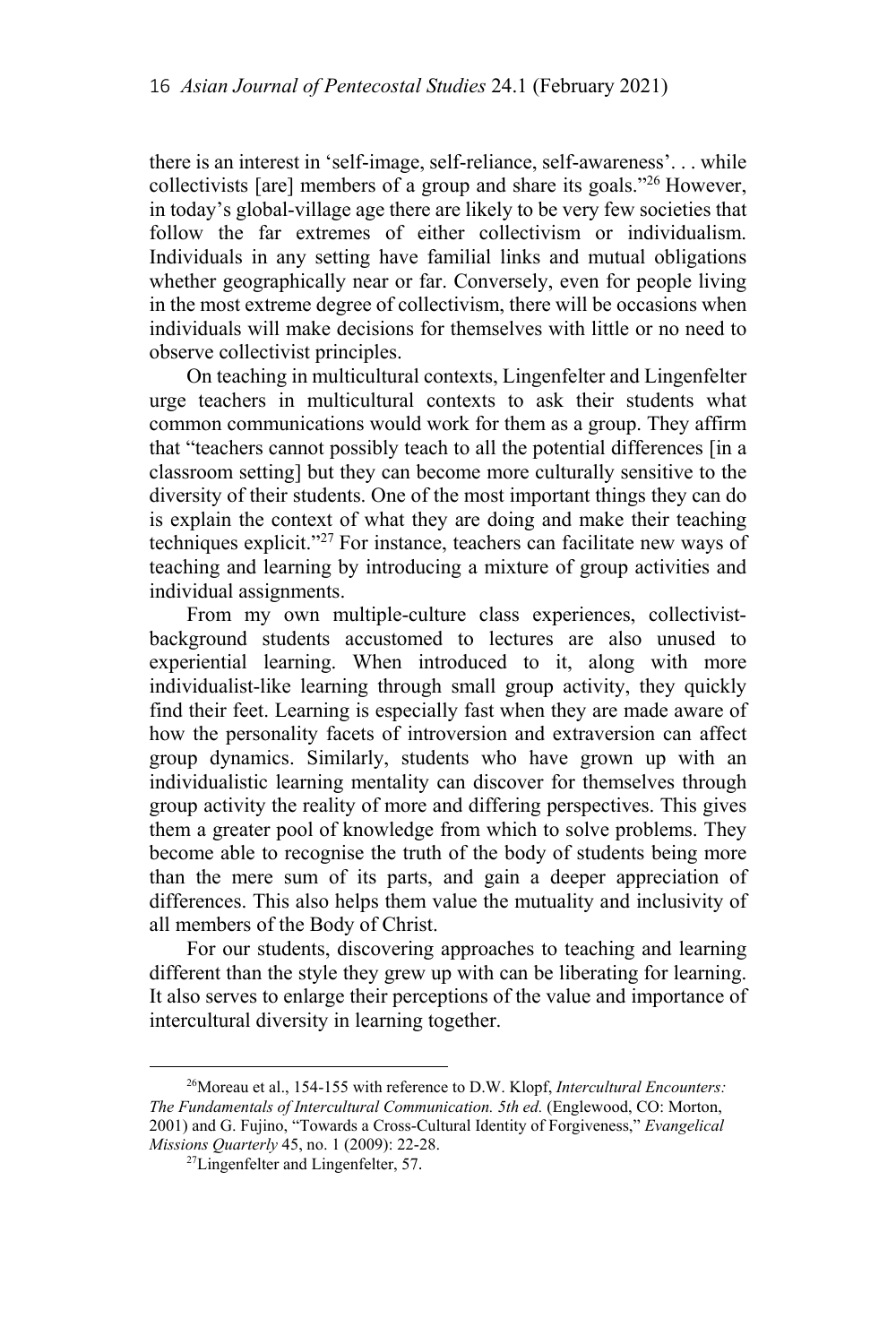### **Patron-Client Relationships and Social Power**

Moreau et al. describe how social power can be considered to be

a type of capital that is used as an exchange mechanism within a society . . . just as people are attracted to money and try to accumulate it, they are also attracted to social power and try to accumulate it. People who have social power and can control distribution of it in some way (granting favors, naming people to positions of social power) . . . are referred to as patrons. Those who come under their power are called clients, resulting in what is called a patron-client system.<sup>28</sup>

Apart from the patron-client relationship that is inevitable with familial ties, people with lower social power can seek to establish a patron-client relationship with someone of higher social power. As with the building of any functional relationships, the potential client will likely have some kind of underlying agenda; the potential patron will likely also first weigh up the potential value of permitting such a relationship. Any patron-client relationship brings with it mutually understood obligations and responsibilities, which Tino describes as a "friendship with strings."29

All cultures employ some kind of patron-client relationship mechanism with differing degrees of subtlety. Cultures also have their own understandings of power distance and how roles, such as those of teacher and learner, are expected to be played out.<sup>30</sup> Teachers and students will be aware of the patron-client obligations and expectations of their background culture, at least subconsciously. Difficulties and conflicts come when one or other party assumes their own understanding is also the rule outside of the setting of their background culture.

In many cultures, gift-giving can be a means of initiating a subtle obligation or expectation of some kind of response. When students give their teachers gifts, the desire may be subtly more than showing appreciation of the teacher. Rather the student may want to initiate patron-client obligations from the teacher. Moreau et al. note that "this relationship is always negotiable, and either may pull away or seek to revise the relationship,"31 but this will always be done in a way that

<sup>28</sup>Moreau et al., 170-171.

<sup>&</sup>lt;sup>29</sup>James Tino, "A Lesson from Jose: Understanding the Patron/Client Relationship," *Evangelical Missions Quarterly* 44, no.3 (2008): 322.<br><sup>30</sup>Much of this section comes from D-Davidson, 48-49.

<sup>&</sup>lt;sup>31</sup>Moreau et al., 171.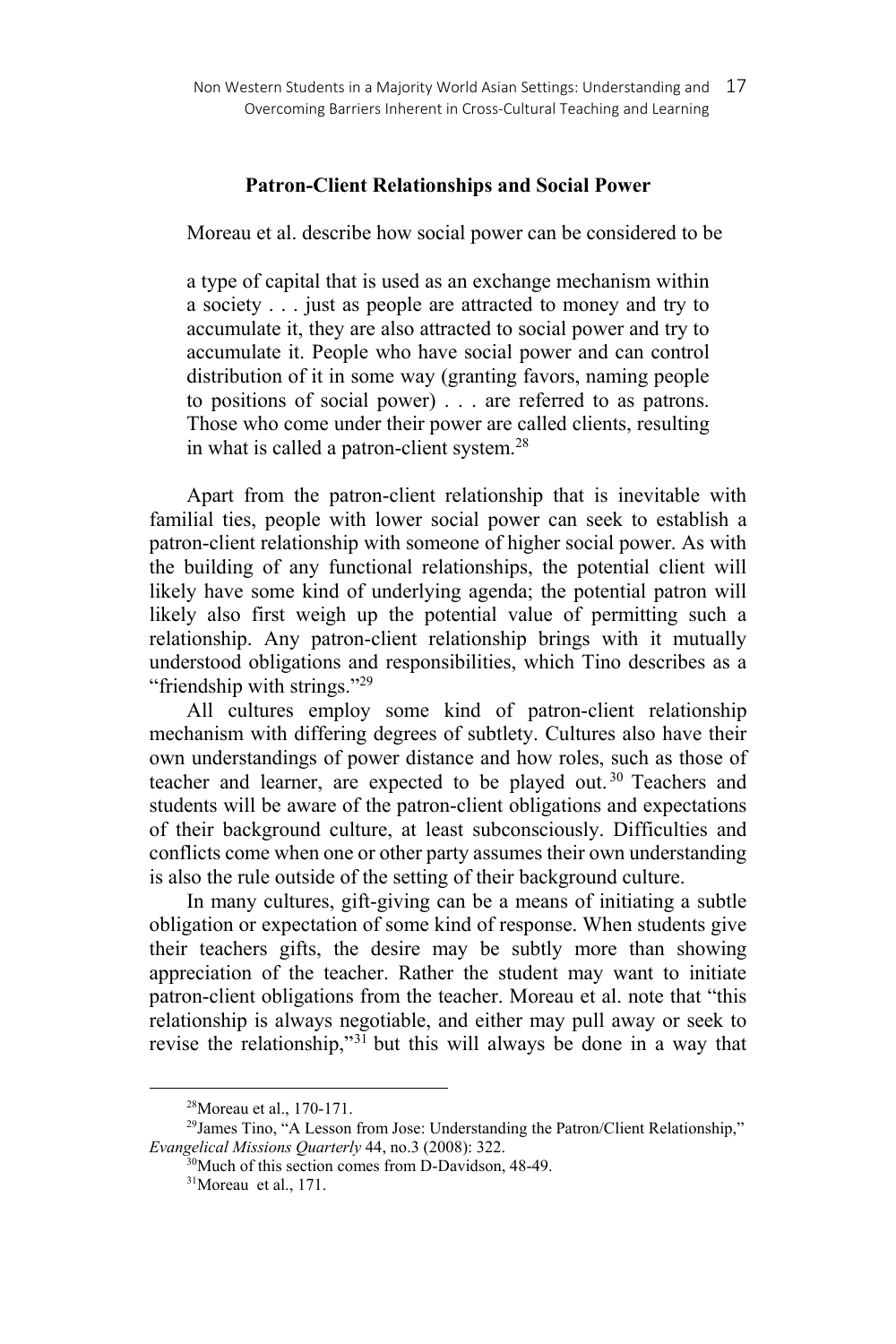preserves honor. The potential patron's choice to receive or refuse the potential client's relationship-building initiative must communicate in a way that provides a clear meaning for both parties in their cultural context whether through words or actions. Therefore, it is necessary for teachers and students away from their home cultures to be able to understand and correctly interpret such behavioural cues.

Teachers and students in new cultural settings must identify the implications and underlying rationale of the relationships they see played out and those into which they are invited. Some students come from a culture in which the teacher, as patron, is also expected to be a parental figure. There can be mutual frustration when these students do not see their teachers' own culturally-cued actions and behaviours reciprocated with a parent-like care. Equally, for those facing different cultural expectations without awareness of these expectations, there can be frustration due to what might appear to be a naïve lack of adult maturity on the part of the students.

Expectations of teacher, learner, and teacher as learner can be crippled when misunderstanding exists concerning differing cultural patron-client obligations. In settings where the student's achievement (or lack thereof) has wider social implications in relation to maintaining honour of both the student and the student's wider family, missing the cultural expectation clues has the potential to alienate on a long-term basis.

#### **Honor, Guilt, and Shame**

Lingenfelter and Lingenfelter advise that in honor-honoring societies, "the student's quest for learning and achievement is directly linked to the honor and expectations of the family. Students from eastern cultures do not share this collective burden."32 Whilst this might be seen as a rather simplistic perspective on students from western cultures, teachers do well to recognise and value the differing beliefs related to honor, guilt, and shame in different cultures.

Advances in the literature concerned with guilt and shame somewhat dichotomistically link guilt with western cultures and shame with Asian cultures.<sup>33</sup> Shame is associated with the concept of losing face, common in Asian cultures. It causes dishonor to the wider family, beyond any discomfort to the individual who has lost face. More recent literature broadens the range and links guilt with western cultures and shame with African, Asian, and South American cultures, i.e. guilt with the Global North and shame with the Global South.

<sup>&</sup>lt;sup>32</sup>Lingenfelter and Lingenfelter, 72.

<sup>&</sup>lt;sup>33</sup>Much of this section borrows from D-Davidson, 42-43.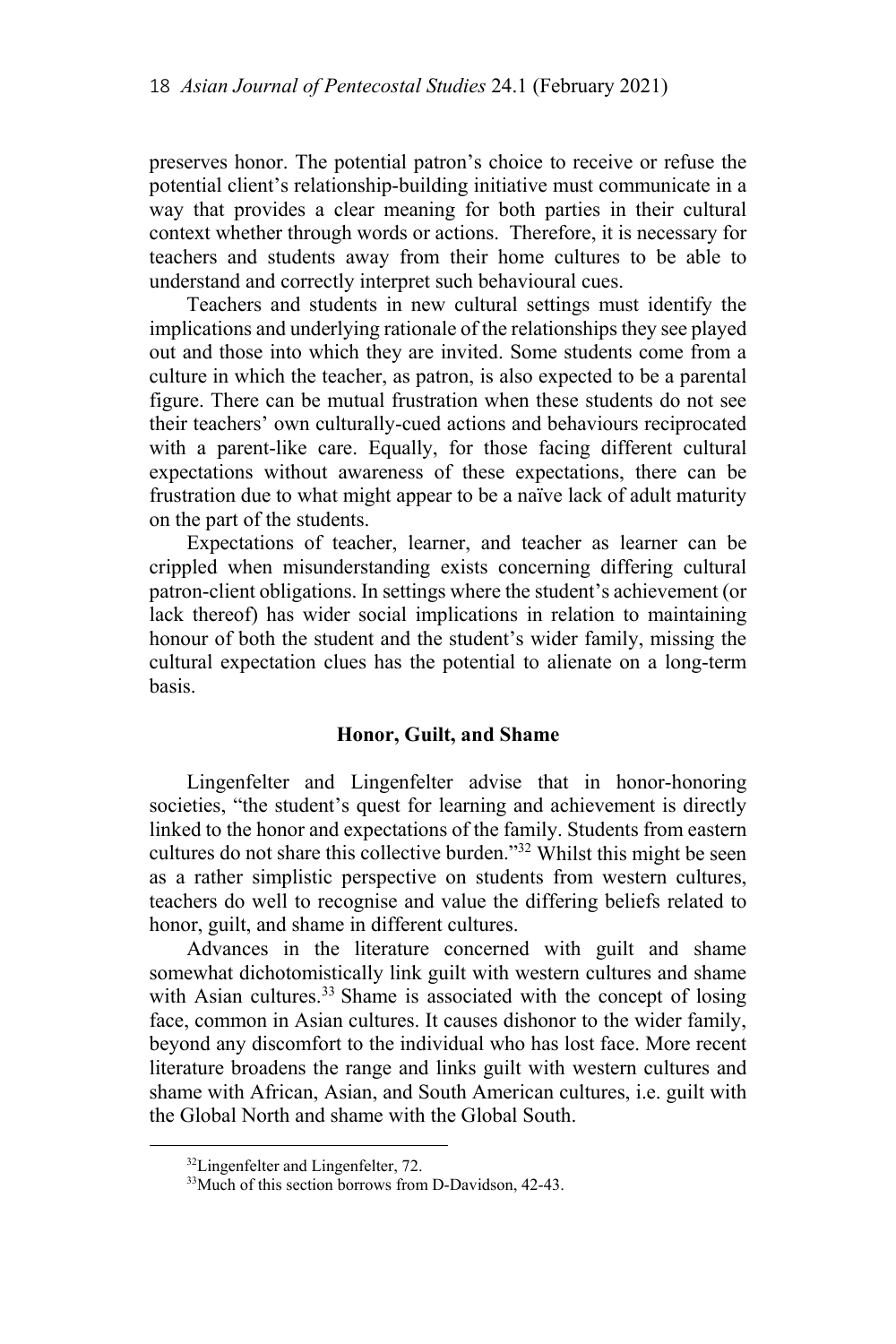Arbitrarily labelling individual cultures as either a guilt culture or a shame culture (which often happens in the literature) does not do sufficient justice to differing behaviour rationales. It is probably more helpful to recognise that all cultures have a place for *both* guilt and shame but that each culture may have a greater tendency towards either the guilt or shame end of the spectrum. When in doubt, rather than trying to engage with either guilt or shame when resolving areas of cross-cultural misunderstanding, contention, or conflict, addressing areas where *regret* has arisen might be more helpful.

For students who experience unfulfilled patron-client expectations in anticipated (but not achieved) academic success, teachers can direct their attention to God's desires of faithfulness in study and individual giftings. Even with family honor at stake, regardless of supposedly accrued obligation in terms of a student's hoped-for academic success, a teacher cannot put into the student, or make up for, what God has left out. As teachers we are also on-going learners in God's eternal purposes and can be his vehicles for compassionate empathy.

# **Conclusion**

Widened understanding of cross-cultural barriers to teaching and learning on the part of theological educators can influence an entire student body and deepen students' perceptions. Wider understanding of cross-cultural barriers to teaching and learning helps faculty and students alike to heighten the reality of 'unity in diversity'. In the power of the Spirit, each member is called to live out the wonder of Pentecostalism's intercultural Christ-like commonality. This not only facilitates the means for individual and corporate spiritual growth; it also has the potential to bring a vibrant and living witness to the reality of the uniting love of Christ into the theological institution's community at large.